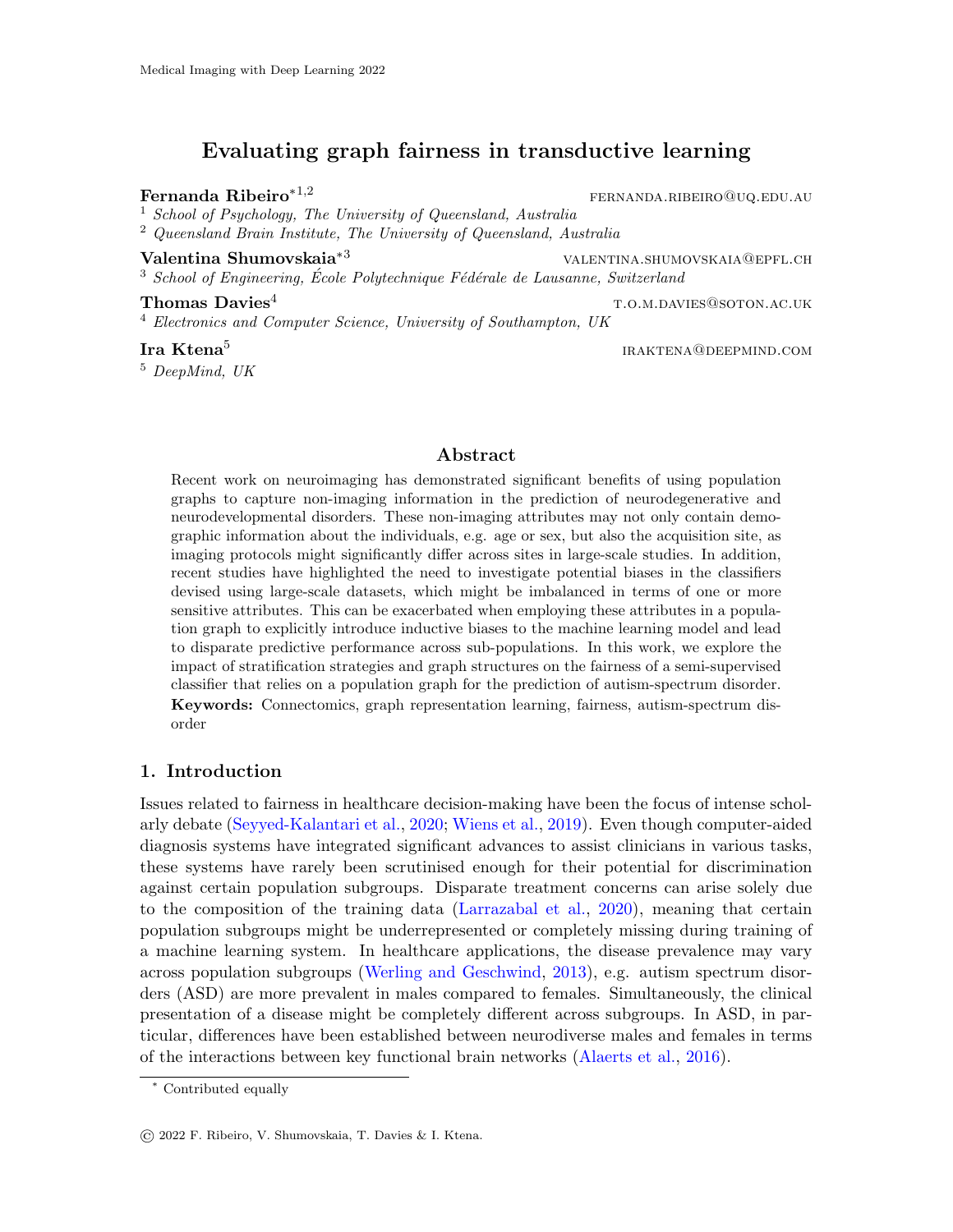Despite progress in other domains, fairness issues are still under-explored for approaches that operate in irregular domains in a transductive setting. These have been shown to lead to significant performance improvements in neuroimaging tasks, like ASD and Alzheimer's disease prediction [\(Parisot et al.,](#page-2-5) [2018\)](#page-2-5), by employing semi-supervised learning on population graphs that leverage demographic or other auxiliary information. Such studies only report overall performance metrics, i.e. prediction accuracy and area under the receiver-operating characteristic (AUC-ROC) curve. Therefore, there is a limited understanding of whether these methods and training strategies inadvertently improve predictive performance in one subgroup of the population at the expense of another.

# 2. Methods and Results

Several fairness metrics have been proposed in the recent literature, but given the growing recognition that not all conditions can be simultaneously satisfied, we focus on the TPR gap (or equality of odds) as, arguably, the most relevant to the application scenario. We use the *ABIDE database* described in [\(Di Martino et al.,](#page-2-6)  $2014$ ) – a consortium of several international acquisition sites comprising functional neuroimaging and phenotypic data from 871 participants, 403 neurodiverse and 468 neurotypical. The number of individuals participating in each acquisition site varies significantly. This database presents a particularly challenging setting in which we can explore the propensity of GNN models to be biased against underrepresented populations.

As defined in [\(Parisot et al.,](#page-2-5) [2018\)](#page-2-5), the phenotypic population graph is constructed by weighting the connectome similarity matrix with a phenotypic graph that captures the agreement of pairs of participants in terms of phenotypic features. We further adopt the graph convolutional model used in this work to predict ASD diagnosis with transductive learning. We consider four different graph structures to understand the impact of the population graph on the fairness of the target predictions: (1) a weighted graph based on the subjects' sex alone,  $(2)$  the *acquisition site* alone,  $(3)$  both sex and acquisition site, and (4) a complete graph that does not leverage phenotypic information.

In prior work, k-fold stratified cross-validation was used to evaluate the performance of the proposed method. However, stratification based on diagnosis can lead to a significantly imbalanced training set with respect to the sensitive attribute of interest, given that for certain sites no female participants were recruited. As previous studies have shown [\(Larrazabal](#page-2-2) [et al.,](#page-2-2)  $2020$ ; Puyol-Antón et al.,  $2021$ ), the composition of the training data can significantly impact the bias of the devised classifier. Hence, the training data bias with respect to the sensitive attribute can be further accentuated by a stratification based solely on diagnosis, due to the demographic shift between acquisition sites. To test for the robustness of our GNN model to distribution shifts, we consider four different stratification strategies: (1) based on the *target variable* – diagnosis,  $(2)$  based on *diagnosis* and the *sensitive attribute* (i.e., sex), (3) based on *diagnosis* and the *acquisition site*, and (4) based on the *sensi*tive attribute and the *acquisition site*. Figure 1 shows that stratification strategies did not significantly impact TPR differences, but graph structures did.